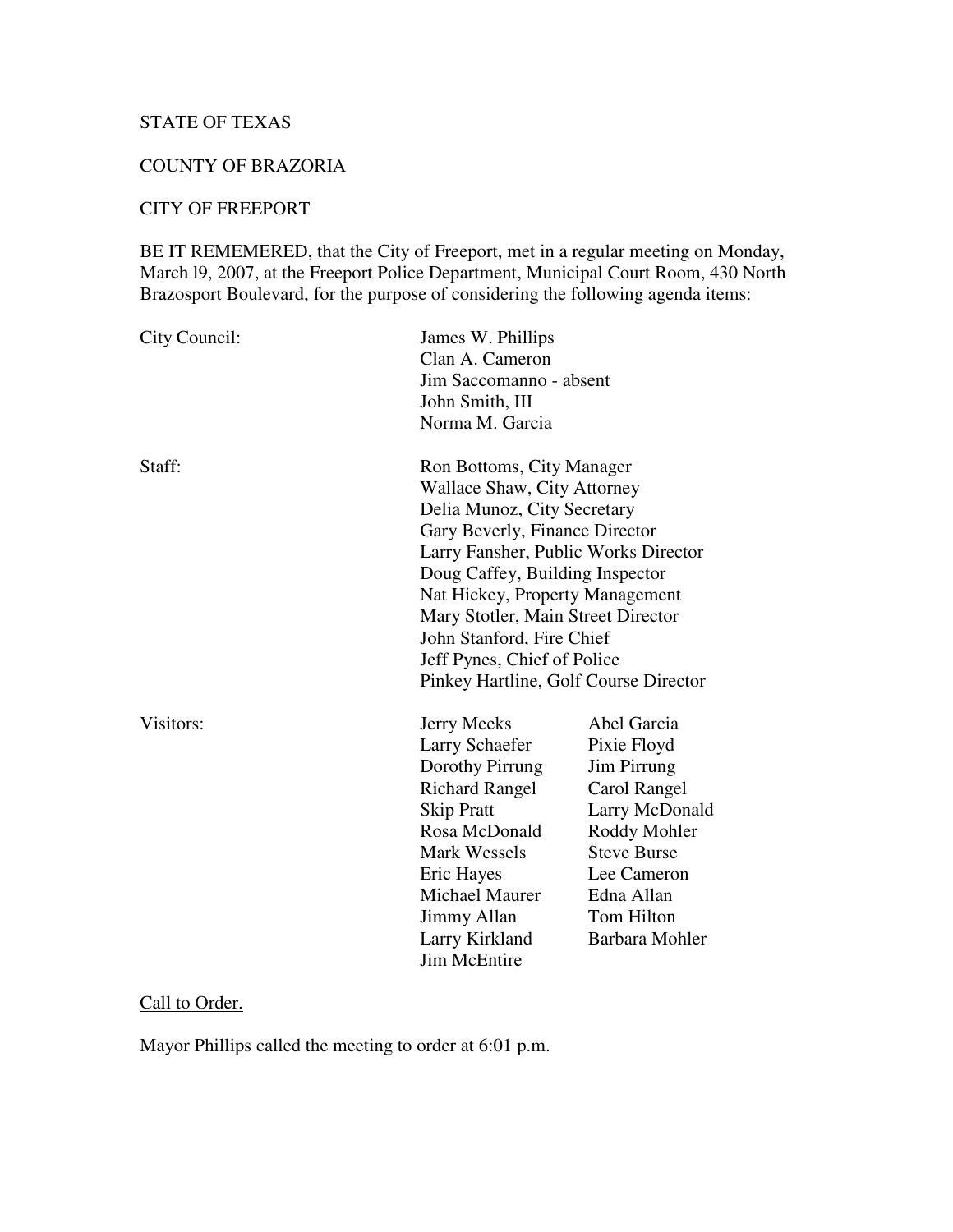## Invocation by Pastor Moreno from the La Fe Iglesia.

Pastor Moreno with the La Fe Iglesia offered the invocation.

### Pledge of Allegiance.

Mayor Phillips led the Pledge of Allegiance.

### Approval of the March 5, 2007 Council Minutes.

On a motion by Councilwoman Garcia, seconded by Councilman Cameron, with all present voting "aye", Council unanimously approved the minutes of March 5, 2007.

#### Attending Citizens and Their Business.

Tom Hilton with the Texas Great Barrier Reef asked the City for a letter of support for their project. Mayor Phillips agreed that the project was beneficial to Freeport. Mayor Phillips will write a letter of support.

Roddy Mohler asked Council to consider banning smoking in the City.

## Recognition of Jaime Hernandez, Brazosport High School student, named Grand Champion at the 2007 Houston Livestock Show and Rodeo.

Mr. Charles Senecal, B.I.S.D. Art Teacher introduced Jaime Hernandez, Brazosport High School student, named Grand Champion at the 2007 Houston Livestock Show and Rodeo. The artist's drawing "Mammas Don't Let Your Babies Grow up to be Cowbirds" sold for \$165,000, a student art world record. Mr. Phillips asked for the other students names who participated in the art auction to be present for a proclamation.

### Report on House Bill 1311 & 1312.

Mr. Bottoms updated Council on House Bill 1311  $\&$  1312, now pending before the State Legislature. He will travel to Austin in an attempt to talk to the Senate Committee to oppose these bills. He expressed concern of the Senate Bills; if this legislation passes, it would disable Council to protect its citizens.

**Public Hearing**: Sitting as the Board of Adjustments and Appeals under the Unsafe Building Abatement Code, to consider declaring the below listed unsafe structures.

• 1003 W. 11th Street, Block 8, Lot 7, Southview Gardens

Mayor Phillips opened the public hearing at 6:20 p.m. to consider if 1003 W.  $11<sup>th</sup>$  Street is deemed unsafe. Doug Caffey, Building Official showed a PowerPoint presentation of the structure. The structure was vacant and had roof failure. In 2003 it was considered an open structure.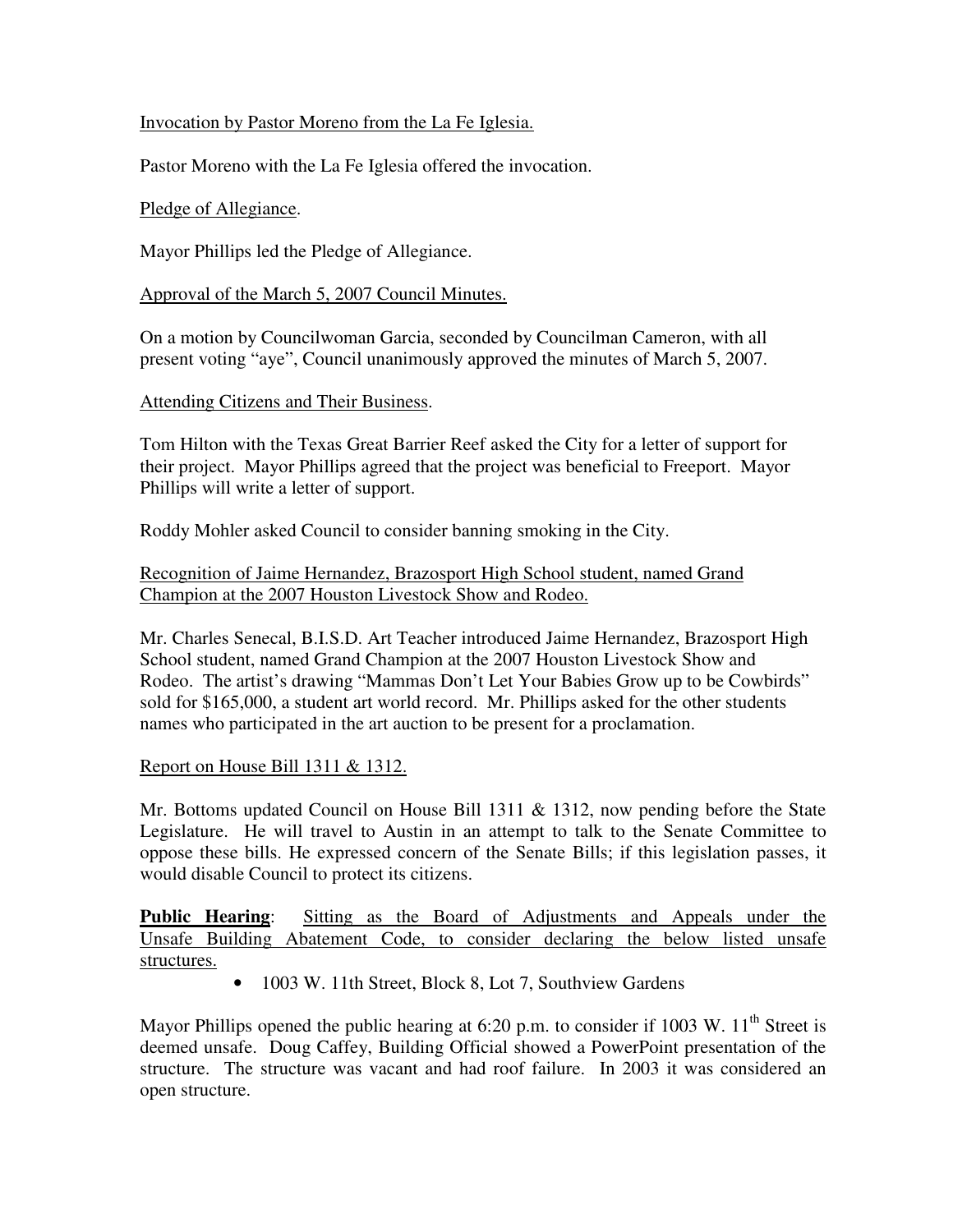On a motion by Councilwoman Garcia, seconded by Councilman Smith, with all voting 3 to l, Council approved declared 1003 W. 11th Street, Block 8, Lot 7, Southview Gardens to be deemed unsafe. Councilman Cameron opposed. Public hearing closed at 6:30 p.m.

Consideration of the approval of Ordinance No. 2007-2157 amending Section 155.002 of the Code of Ordinance of said City to amend the definition of Sexually Oriented Business.

On a motion by Councilman Cameron, seconded by Councilman Smith, with all present voting "aye", Council unanimously approved Ordinance No. 2007-2157 amending Section 155.002 of the Code of Ordinance of said City to amend the definition of Sexually Oriented Business.

Consideration of the approval of Ordinance No. 2007-2158 amending the Comprehensive Zoning Ordinance of said City to change the zoning classification of Lots l through 12, Block 6, Velasco Townsite, also known as 108, 116, 122, 124 South Ave. D. from their present zoning classification of R-3 to a new zoning classification of C-2.

On a motion by Councilman Cameron, seconded by Councilman Smith, with all present voting "aye", Council unanimously approved Ordinance No. 2007-2158 amending the Comprehensive Zoning Ordinance of said City to change the zoning classification of Lots l through 12, Block 6, Velasco Townsite, also known as 108, 116, 122, 124 South Ave. D. from their present zoning classification of R-3 to a new zoning classification of C-2.

Consideration of the approval of Ordinance No. 2007-2159 amending Chapter 155 of the Code of Ordinance of said City to add a new Section 155.024 providing for the classification of new and unlisted uses in the C-1 Retail business and the C-2 General Commercial Zoning Districts, with exceptions.

On a motion by Councilman Smith, seconded by Councilman Cameron, with all present voting "aye", Council approved Ordinance No. 2007-2159 amending Chapter 155 of the Code of Ordinance of said City to add a new Section 155.024 providing for the classification of new and unlisted uses in the C-1 Retail business and the C-2 General Commercial Zoning Districts, with exceptions.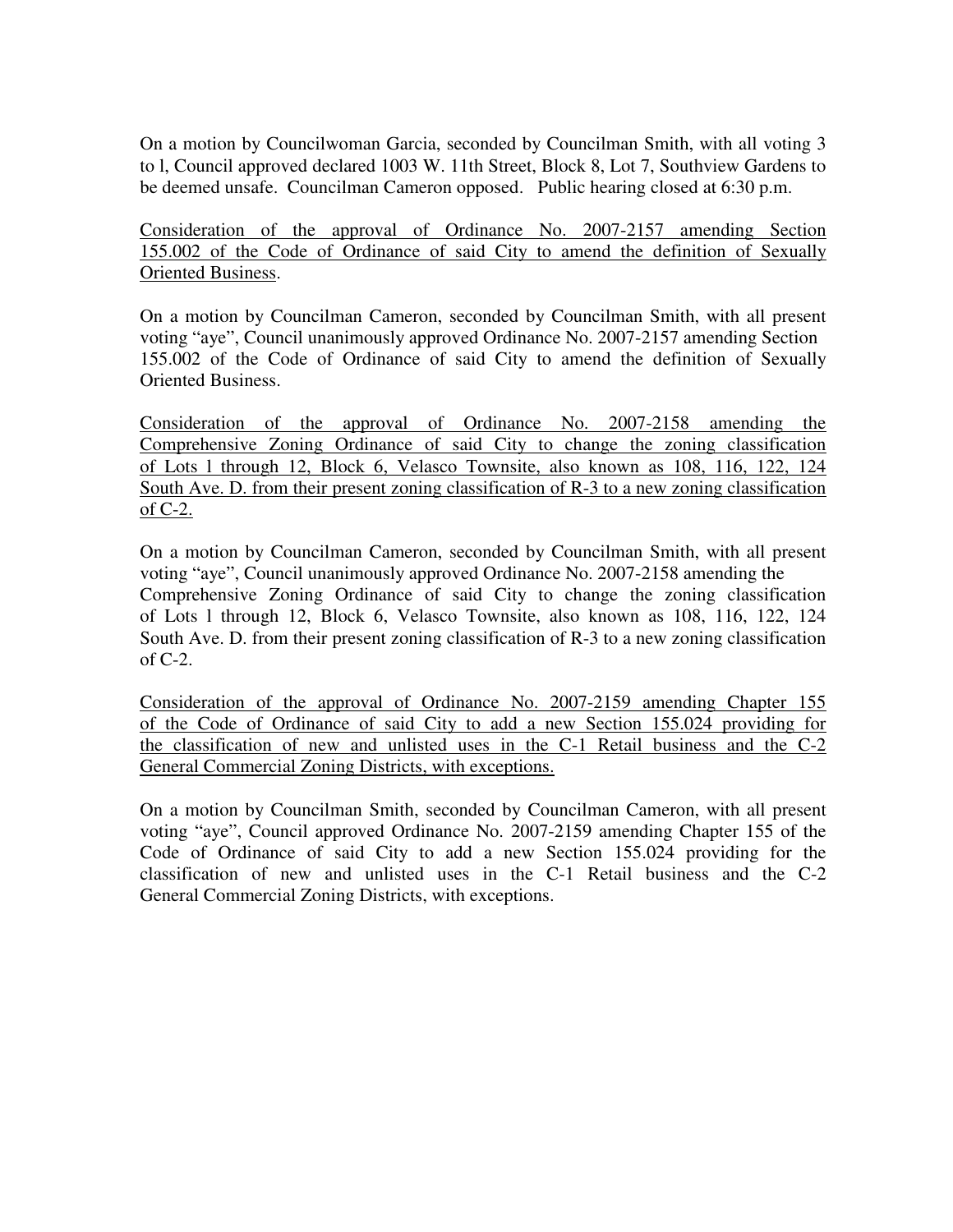Consideration of the approval of Resolution No. 2007-2136 authorizing the Mayor of said City to execute a special warranty deed conveying Lots 12 and W1/2 of Lot 11, Block 51 of Freeport Townsite, to Habitat for Humanity of Southern Brazoria, Inc.

On a motion by Councilman Cameron, seconded by Councilwoman Garcia, with all present voting "aye", Council approved Resolution No. 2007-2136 authorizing the Mayor of said City to execute a special warranty deed conveying Lots 12 and W1/2 of Lot 11, Block 51 of Freeport Townsite, to Habitat for Humanity of Southern Brazoria, Inc.

Consideration of the approval of setting a bid date to purchase and install hurricane shutters for the Fire Department and the Police Department.

On a motion by Councilman Cameron, seconded by Councilwoman Garcia, with all present voting "aye", Council approved Chief Stanford's recommendation to set a bid date for April 12th, 2007 @ 2:00 p.m. to purchase and install hurricane shutters for the Fire Department and the Police Department.

Consideration of the approval of selling Block 774, Lot l2 and 12A,Velasco Townsite, known as 1602 North Ave. M, Freeport, Texas.

On a motion by Councilman Cameron, seconded by Councilwoman Garcia, with all present voting "aye", Council unanimously approved Mr. Nat Hickey's recommendation to sell the City's interest on Block 774, Lot 12 and 12A, Velasco Townsite, known as 1602 North M, Freeport, Texas

Consideration of the approval of selling Block 715, Lot 17, Velasco Townsite, known as 1209 North Ave. M., Freeport, Texas.

On a motion by Councilman Cameron, this item died for lack of a second.

Consideration of the approval of selling Block 24, Lot 15 thru 18, Velasco Townsite, known as 413-419 South Ave. D., Freeport, Texas.

On a motion by Councilman Smith, seconded by Councilman Cameron, with all present voting "aye", Council approved Mr. Hickey's recommendation to sell the City's interest on Block 24, Lot 15 thru 18, Velasco Townsite, known as 413-419 South Ave. D., Freeport, Texas.

Consideration of the approval of disposing of city inventory.

On a motion by Councilman Smith, seconded by Councilman Cameron, with all present voting "aye", Council unanimously approved Mr. Fansher's recommendation to dispose the City's inoperable vehicles and equipment.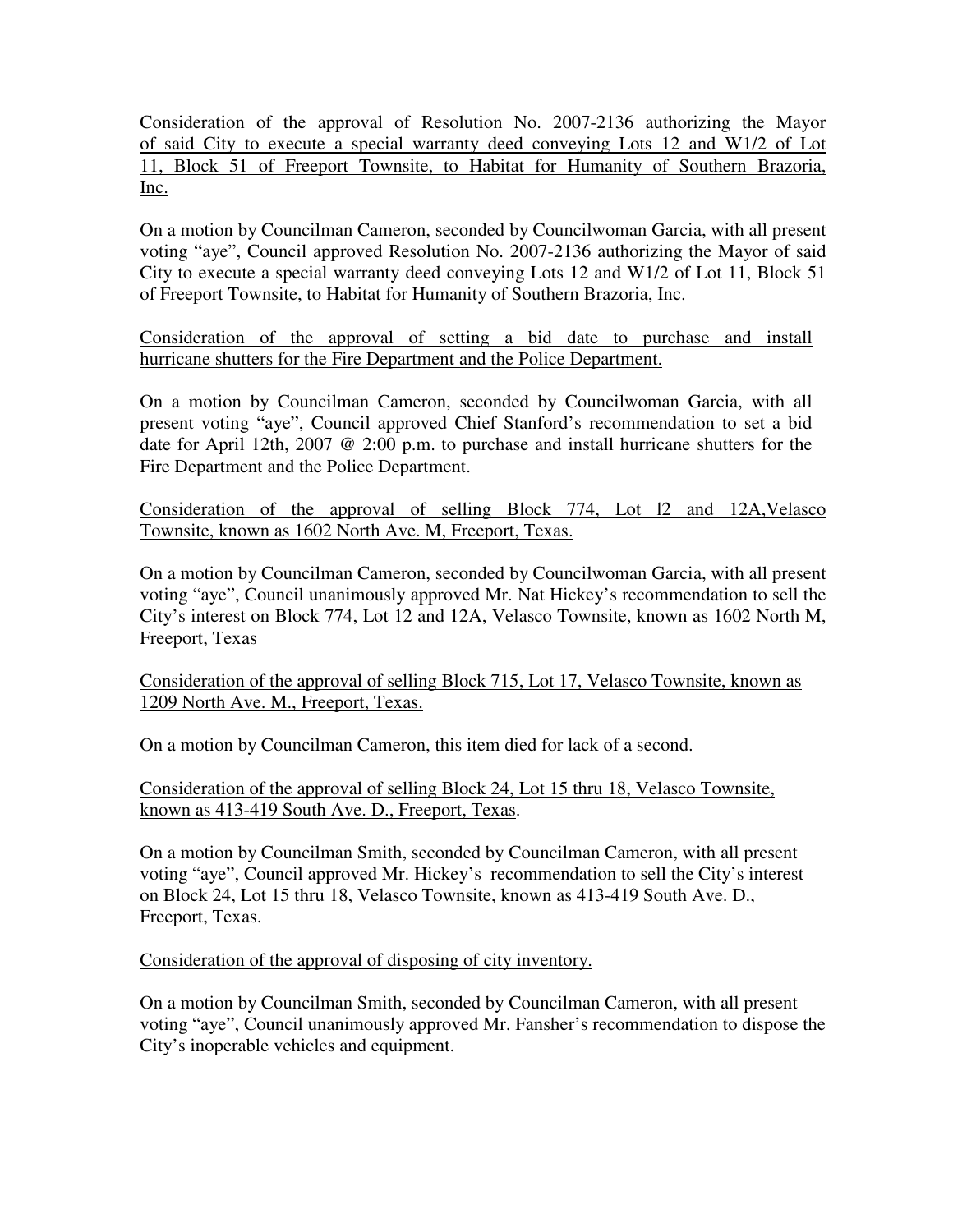### Elected Official Report

Mayor Phillips attended the Joy Rod Run at the Freeport Municipal Park. The Freeport League fed over 200 exhibitors' gumbo at the RiverPlace facility. Mayor Phillips received praises on the parks appearance. He thanked Mr. Fansher and his crew for an excellent job on the park. Also visited Bryan Beach and 98% were families enjoying the beach. A wonderful event for families. He received compliments on the beach's appearance.

Councilman Smith reported that the Senior Citizens met at lunch for a game day. The Senior Citizens are planning their  $5<sup>th</sup>$  anniversary celebration. .

#### W**ork Session**

#### Administration Report

Mr. Bottoms reported 158 exhibitors and cars at the Joy Rod Run at the Park A major project with asphalting Yellowstone Street has begun; weather has caused delays. The Flapjack 5K Run is scheduled for the last week in April. The citywide clean up is March 31, 2007 at the Service Center. Chief Stanford had an accident in his suburban. He was not seriously hurt. Lots of players at the Golf Course. Beach patrol continues at Bryan Beach.

#### Update by Michael Mauer of M2L Associates, on the City's Phase II Landscaping.

Michael Mauer of M2L Associates updated Council on the City's Phase II Landscaping. Mr. Mauer detailed the stages of the project from its initial phase. The first phase consisted of a lighted entryway at the location of palm trees. Work on the second phase will take several months. He reviewed an overall concept plan which includes concrete and asphalt paving to be removed for landscaping, planting trees, installing irrigation. The projected bid date is September 2007, construction period will last about 7 months, with estimated completion date of May 2008.

#### Discussion concerning appointing qualified person (s) on the Historical Commission.

Mayor Phillips discussed membership recruitment for the Historical Commission. At the present time the committee is not active, it is a 5 member board. This item will be addressed at a later meeting as soon as volunteers fill out applications. Mr. Nat Hickey has turned in an application.

Mayor Phillips closed the work session and opened the executive session at 7:30 p.m.